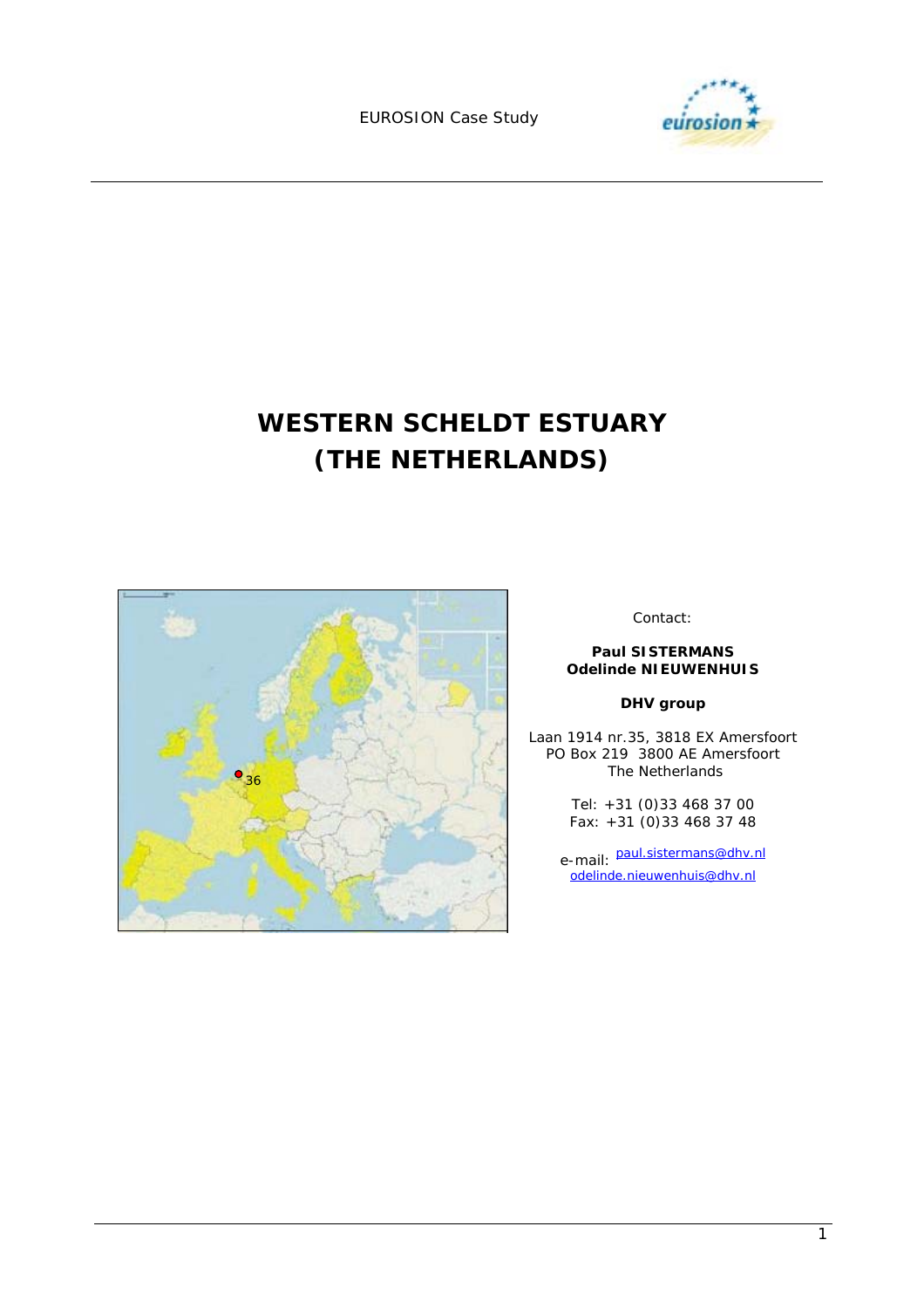

## **1. GENERAL DESCRIPTION OF THE AREA**

### **1.1 Physical process level**

### **1.1.1 Classification**

The Western Scheldt is located in the Netherlands (see Figure 1). The coastline of the Netherlands is part of the low sandy shore bordering the southwestern part of the North Sea between the French-Belgian border and the north of Denmark. The total length of the Dutch coastline is slightly more than 400 km. Three units can be distinguished; the Wadden islands (with the Wadden sea, a large tidal flat area, between these island and the Dutch mainland) in the northern part of the country, the more continuos sandy coastline in the central part and the Rhine, Meuse and Scheldt estuary (Delta in Figure 1) in the southwestern part of the Netherlands. The Western Scheldt is the seaward marine section (60 km) of the tide-dominated Scheldt estuary, which has a length of 200 km and stretches up to Gent in Belgium.



*Fig. 1: Location of case area.* 

The classification conform the scoping study is: 3a. Tide-dominated sediment. Plains. Atlantic & North sea estuaries.

### **1.1.2 Geology**

Reconstructions of the Holocene evolution of the province of Zeeland (the Southwestern part of the Netherland) show that this area had been part of the North Sea, but silted up almost completely by 3100 BC. The area changed into a large coastal peat bog that was dissected by the river Scheldt. From about 200 AD onwards this peat bog deteriorated, and finally large estuaries and tidal basins were formed. In the following centuries, land reclamation and land loss during storm surges shaped the landscape. It is this landscape that can still be recognized in present-day Zeeland (Van Veen, 1950).

Relatively fine sediment is found in the estuary. In general the  $D_{50}$  of the bed varies between about 150 µm and 300 µm in the channels and the deeper parts of the shoals. At the higher parts of the shoals, as well as at the salt marshes, the sediment size is in general smaller than 200  $\mu$ m. Additionally, a significant percentage of silt ( $>10\%$ ) can be found at the intertidal areas. In the main channels, the percentage of silt is smaller than 10%.

### **1.1.3 Morphology**

The Western Scheldt exhibits a well-developed system of channels and shoals (see Figure 2). It has a funnel-shaped geometry and covers an area of about 370  $km^2$ . Its crosssectional area decreases exponentially from the estuary mouth at Vlissingen to the estuary head near Gent. The width averaged depth decreases from about 15 m at Vlissingen to only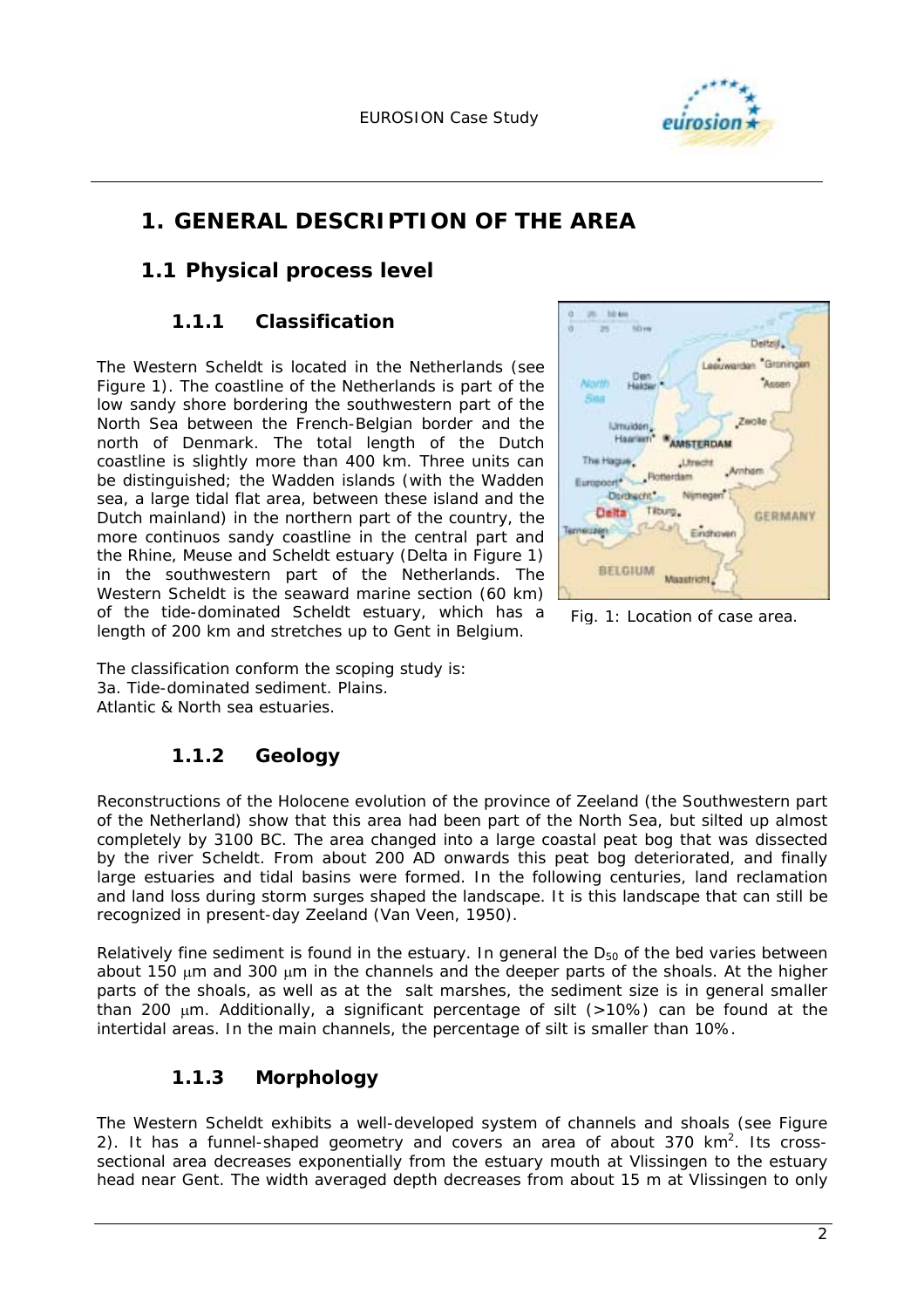

3 m near Gent. The width of the estuary reduces from 6 km via about 2-3 km near Bath to less than 100 m near Gent.

The estuary can be characterized as a multiple channel system, separated by elongated tidal flats. The large channels form a more or less continuous meandering channel, constrained by fixed points along the estuary (dikes, harbour moles). Due to the meandering of the channels shallow areas are formed (so-called sills, positioned at transitions between channel bends). Regular dredging at these sills is required in order to secure safe navigation to the port of Antwerp. Presently, ships with a draught of about 14 m can reach the port of Antwerp from Vlissingen within one tidal cycle.

Along the main land, salt marshes are present at several locations. The 'Verdronken Land van Saeftinghe', near the Belgian border, is one of the largest brackish water salt marshes in Europe (about 3500 ha.).



*Fig. 2: Overview of the Western Scheldt.* 

### **1.1.4 Physical processes**

#### **Tide**

The main driving force of the system is the tide. The tidal prism at the mouth is about 1 billion m<sup>3</sup>. The mean range of the semi-diurnal tide varies from about 3.8 m at Vlissingen (at the mouth) to about 5.2 m at Antwerp (78 km upstream). Therefore, the major part of the estuary is meso-tidal. Current velocities for an average tide range up to 1-2 m/s in the main channels. Due to a combination of sea level rise and changing morphology in the estuary, the propagation of the tidal wave is enhanced and the high water levels have increased.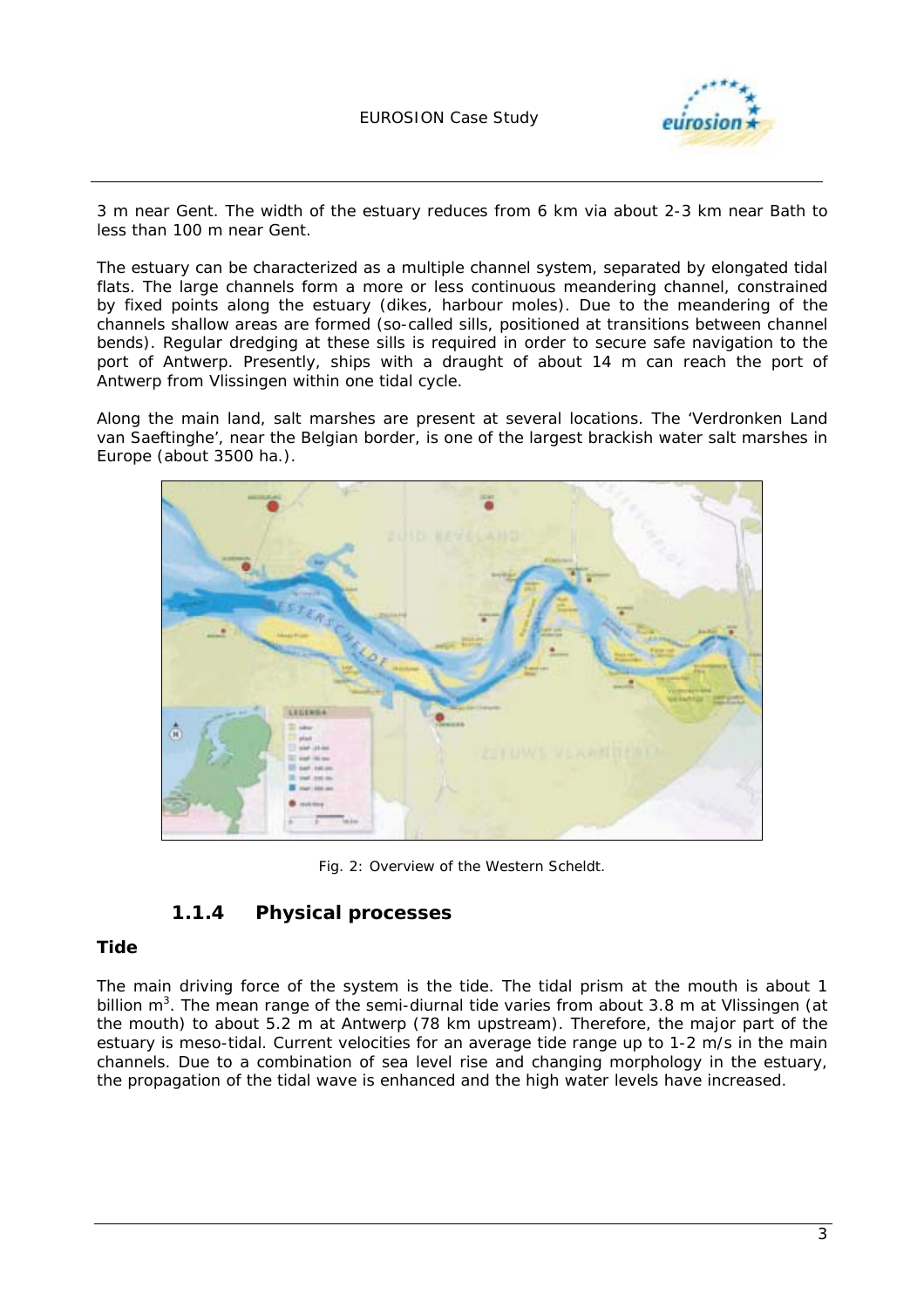

#### **River discharge**

The river Scheldt discharges into the Western Scheldt. The yearly-averaged discharge is about 120 m<sup>3</sup>/s and is negligible, compared to the tidal volume.

#### **Sea level rise and land subsidence**

Sea level rise at the Dutch coast is estimated at 6 mm / year for the coming century. This is a clear increase compared to 2 mm / year for the past century. This increase is caused by climate change.

Land subsidence in the Netherlands is caused by groundwater pumping. In the last century one quarter of the relative sea level rise can be attributed to land subsidence.

#### **Waves**

The waves coming in from the North Sea loose their energy by dissipation in the smaller depths of the mouth of the Western Scheldt. Therefore, the wave heights in the estuary are small, maximum values of 2-3 meters can occur during severe storms.

#### **1.1.5 Erosion**

Both natural and human factors have determined the present configuration of the Western Scheldt. In general, the surface area of the estuary has decreased, mainly by land reclamation. Since 1800 about 15.000 ha. of intertidal area has been reclaimed (RIKZ, 1996). Between 1960 and 1990 the area of shallow water zones and intertidal salt marshes and mud flats has decreased with about 3200 ha, partly due to land reclamation and dike reinforcement, but also due to erosion caused by sea level rise, climate change and tidal cycles. Another type of human interference that is of great importance in the Scheldt estuary is dredging. In the beginning of the 1970's and also in the end of the 1990's, the Flemish government deepened and widened the navigation channel to Antwerp. As a result, the yearly amount of maintenance dredging has increased from 4 Mm<sup>3</sup> (1970) via 8-10 Mm<sup>3</sup>  $(1995)$  to an expected amount of 14 Mm<sup>3</sup> in 2002. Most of the dredging was done in the eastern part of the estuary (east of Hansweert, see Figure 2).

A dredging strategy was chosen such that dredged material from the main channels was dumped into the side channels. In this way, dredging and dumping threathens the existence of the multiple channel system and can lead to a decrease in intertidal area and shallow water zones, which provide a habitat for various valuable species. Apart from these dredging activities, causing a redistribution of sediment, sand excavation takes place from the Western Scheldt estuary. Since 1955 about 90 Mm<sup>3</sup> of sediment has been excavated.

Table 1 gives the surface areas in ha in 1960 and 1990 and shows the decrease in the shallow water zones and intertidal areas. By the year 2020 a further decrease of almost 500 ha. is expected, due to a combination of natural erosion and human interference. The surface area of the channels and higher located shoals is expected to increase with about 500 ha (RIKZ, 1996).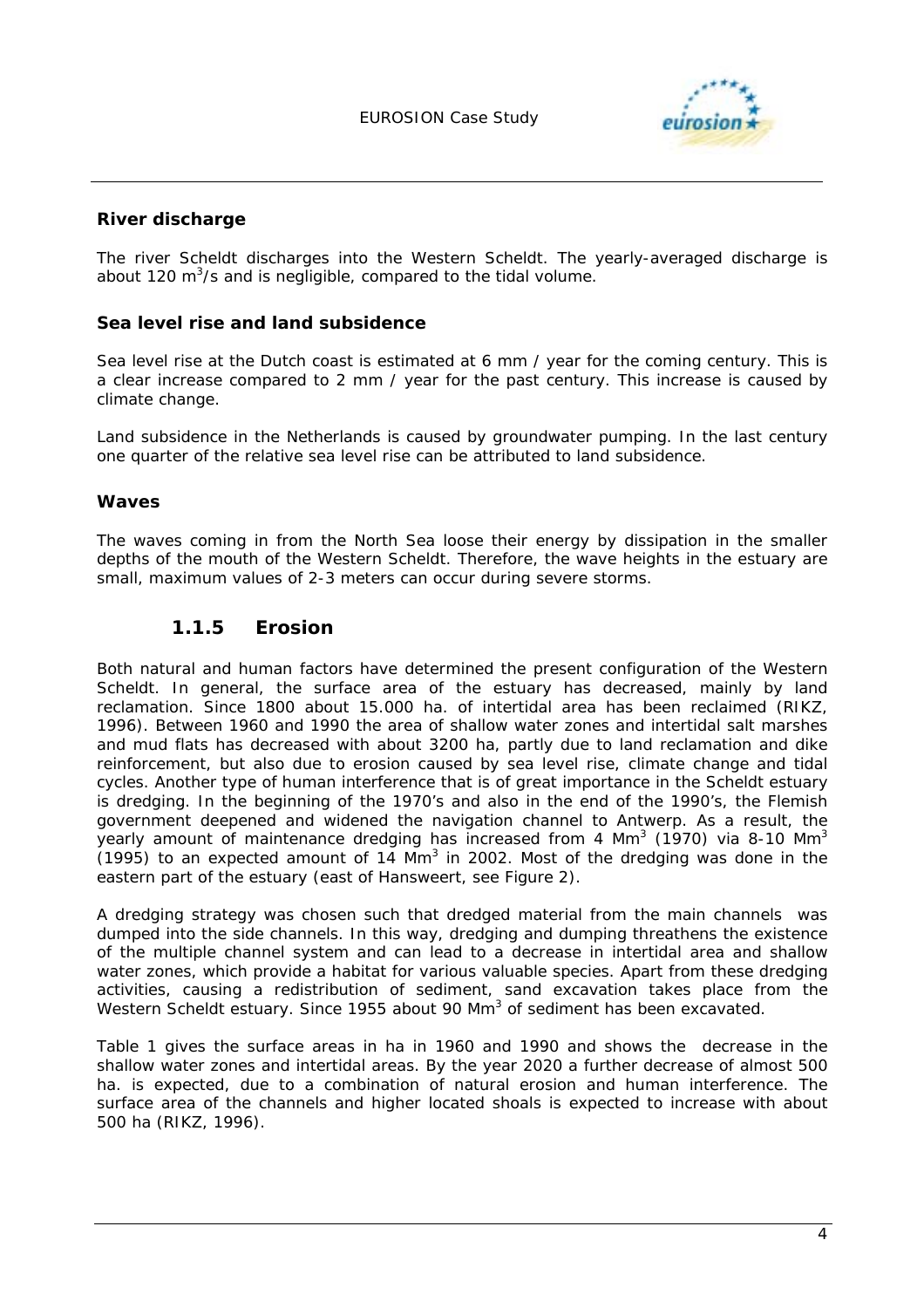

|                            | 1960  | 1990  | Change  |
|----------------------------|-------|-------|---------|
| 1. intertidal salt marshes | 3520  | 2540  | $-980$  |
| 2. intertidal mud flats    | 4260  | 3330  | $-930$  |
| 3. shallow water           | 4450  | 3170  | $-1280$ |
| $(1 + 2 + 3)$              | 12230 | 9040  | $-3190$ |
| 4. shoals                  | 4480  | 4930  | $+480$  |
| 5. channels                | 16160 | 16960 | $+800$  |
| otal.                      | 32870 | 30930 |         |

*Table 1: Surface areas (ha.) in 1960, 1990 in Western Scheldt.* 

In the future, sea level rise can cause extra loss of intertidal areas. Furthermore, it will cause relatively higher water levels in the inner estuary.

Locally, meandering of channels causes erosion of salt marshes in the order of several meters per year. At several locations, the meandering of channels causes critical situations as channels have migrated towards sea dikes and further migration would cause damages to the dikes.

### **1.2 Socio-economic aspects**

### **1.2.1 Population rate**

The average population rate in the Dutch part of the catchment area of the Western Scheldt is about 460 per  $km^2$ , with concentrations in the towns Middelburg, Vlissingen and Terneuzen, having respectively 45.000, 44.000 and 35.000 inhabitants (www.cbs.nl). Figure 3 shows the distribution of the population density in the Scheldt area, including the estuary.



*Fig. 3: Population density (persons/km2) in the Scheldt area and the Scheldt estuary.* 

### **1.2.2 Major functions of the coastal zone**

! **Industry, transport and energy:** The Dutch ports of Vlissingen and Terneuzen are situated along the Western Scheldt. They contribute to a large extent to the economy of the region. About 10% of the working population in Zeeland depends on port-related activities. The transshipment in the ports of Zeeland is about 45 million tons a year (2001).

In Belgium, the port of Antwerpen is of major importance and the port of Gent is of minor importance. Most shipping traffic takes place in the mouth of the estuary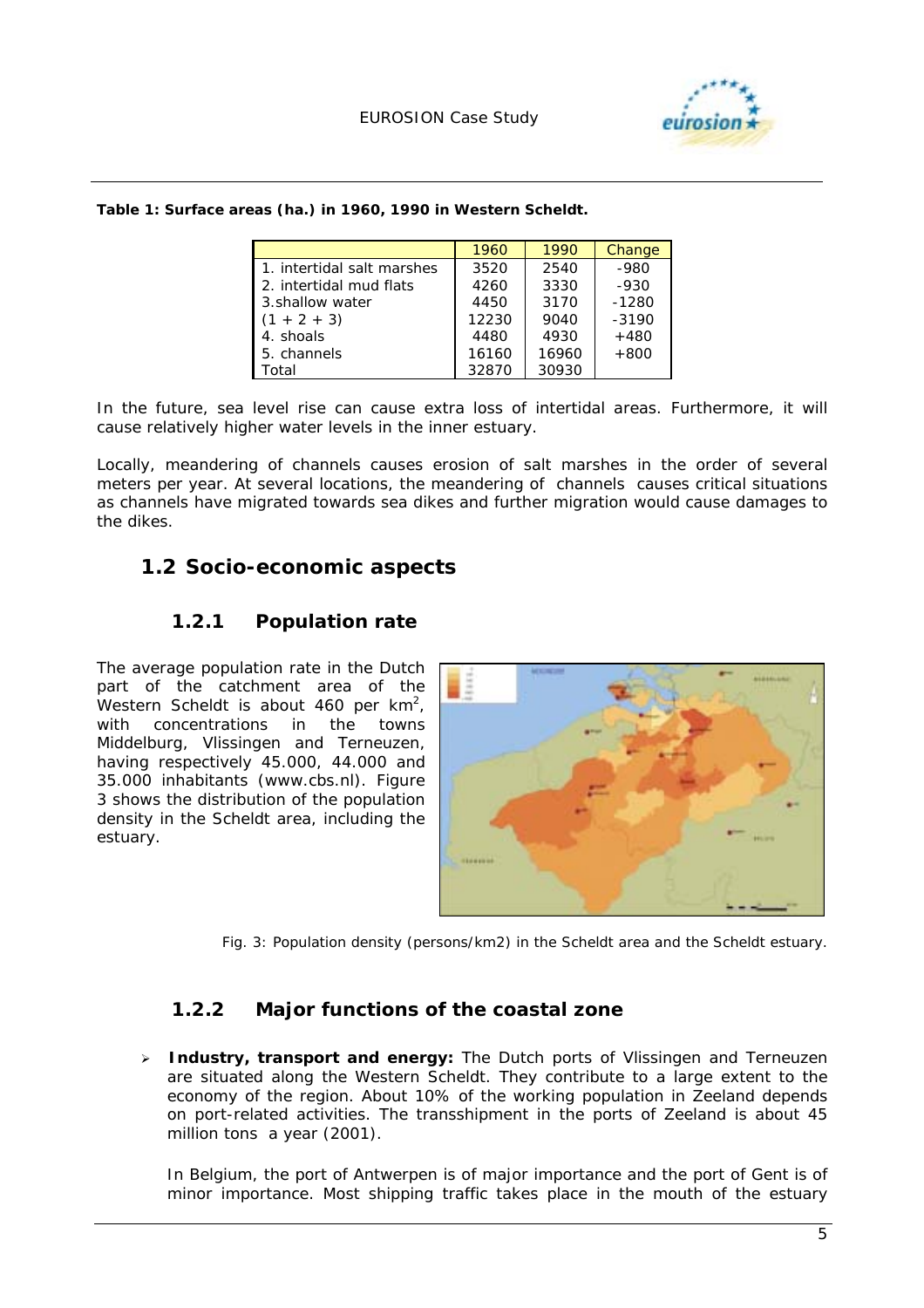

(about 51.000 ship motions in 1995). In the direction of Antwerpen this number reduces to about 32.000 (1995). The transshipment in Antwerpen is about 100 million tons a year (2002), of which about 40% is container shipping.

! **Tourism and recreation:** Although the policy concerning recreational shipping traffic is conservative, there is still a considerable amount of recreational shipping, in 1994 about 6.000 and 23.000 yachts passed Hansweert and Vlissingen, respectively.

The beaches near Vlissingen and Cadzand, in the mouth of estuary, are extensively used in summer. In July and August of 1991 and 1992 about 150.000 people visited the beaches on an average summer day (Rijkswaterstaat, 1998). Additionally, about 3000-4000 persons recreate around the dikes and shores of the Western Scheldt.

! **Fisheries and aquaculture:** At various sites, commercial fishermen are active (mostly shrimp, sole and cockles). The shallow water zones in the estuary provide good breeding grounds for fish.



*Fig. 4: The 'Verdronken Land van Saeftinghe', near the Belgian border. Depths are given with respect to N.A.P. (Dutch Ordnance Level, approximately equal to the mean water level).* 

! **Nature conservation:** The Western Scheldt comprises a number of internationally recognized nature reserves, which are important for birds. One of them is the 'Verdronken Land van Saeftinghe', near the Belgian border (see Figure 4), one of the largest brackish water salt marshes in Europe (about 3500 ha.), which has been a Ramsar-site since 1995 (WWW.ramsar.org). Yearly, about 400-500 seals are counted.

Other designated nature reserves are the 'Schor van Waarde' (100 ha), near Hansweert, and the Verdronken Zwarte Polder (73ha) in the mouth of the estuary.

! **Agriculture and forestry:** Around the Western Scheldt a lot of farmland is present. Forestry is not present at any noticeable scale.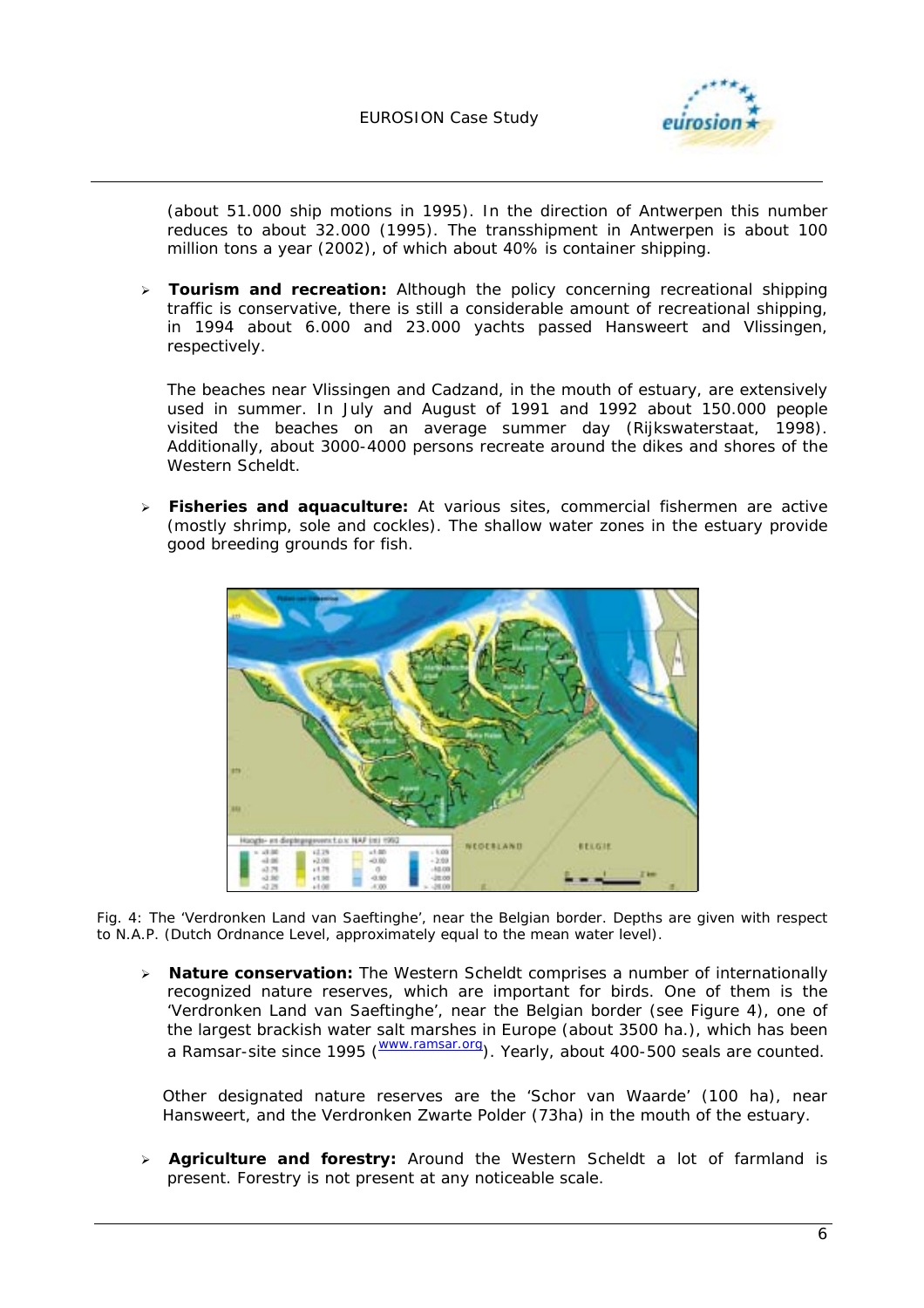

### **1.2.3 Land use**

The primary land use around the Westerschelde is agricultural. The main urban areas are Vlissingen and Terneuzen, and the industrial areas consist of the sea harbours at Vlissingen and Terneuzen. Furthermore, at the mouth of the estuary sand dunes and recreational beaches are present.

### **1.2.4 Assessment of capital at risk**

According to Bryant *et al.* (1995), the coast of the Western Scheldt is at high risk.

| High risk:     | city or major port or > 150 persons/km <sup>2</sup> or > 150 m road/km <sup>2</sup> or > 10<br>m pipeline/ $km^2$    |
|----------------|----------------------------------------------------------------------------------------------------------------------|
| Moderate risk: | 150 < persons/km <sup>2</sup> > 75 and 150 < m road/km <sup>2</sup> > 100 and 10 < m<br>pipeline/km <sup>2</sup> > 0 |
| Low risk:      | persons/km <sup>2</sup> < 75 and m road/km <sup>2</sup> < 100 and no pipelines                                       |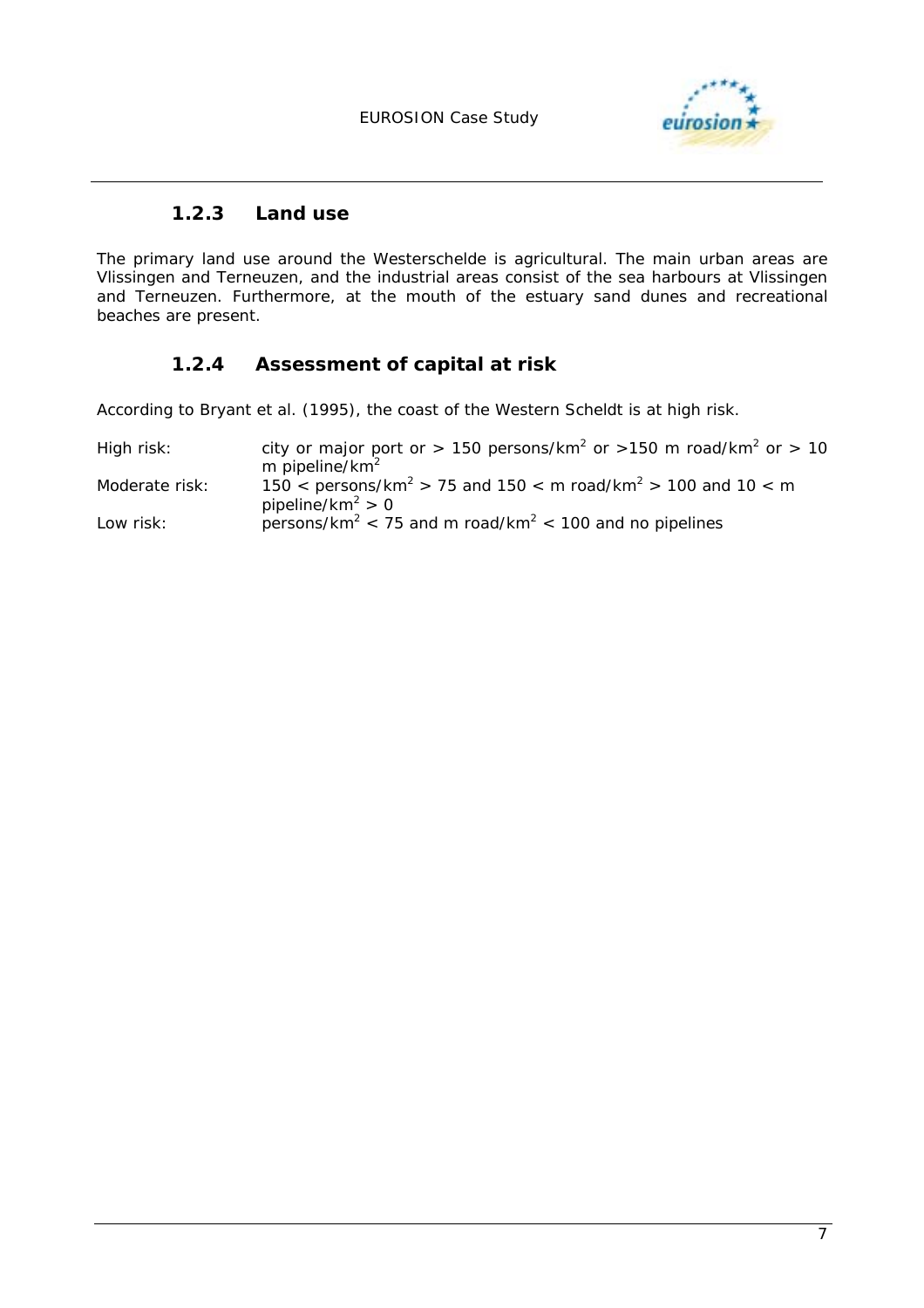

## **2. PROBLEM DESCRIPTION**

## **2.1 Eroding sites**

The locations at which the natural meandering of the channels may cause critical situations by causing damage to the dikes are indicated in Figure 5 and 6. The red lines in the figure indicate a fixation of the main channel by dikes.



*Fig. 5: Natural migration of channels has come to an end at certain places.* 

The 'Zuidgors' salt marsh eroded with a rate of about 5.4 m per year due to wave attack. The increased wave attack was the result of channel migration, having a shallower foreshore as a result.

## **2.2 Impacts**

An increase in surface area of channels and shoals at the cost of the surface area of intertidal marshes andshallow water zones is observed. Thus, valuable habitats are lost (1, 2 and 3, see Table 1). Further erosion of these habitats is undesirable and impermissable in case international recognized nature reservations are involved.

Due to the increased propagation of the tidal wave, high water levels have increased, having a direct negative effect on the safety of the hinterland.



*Fig. 6: Local erosion in intertidal area.*

Damage to dikes by meandering channels threatens the hinterland.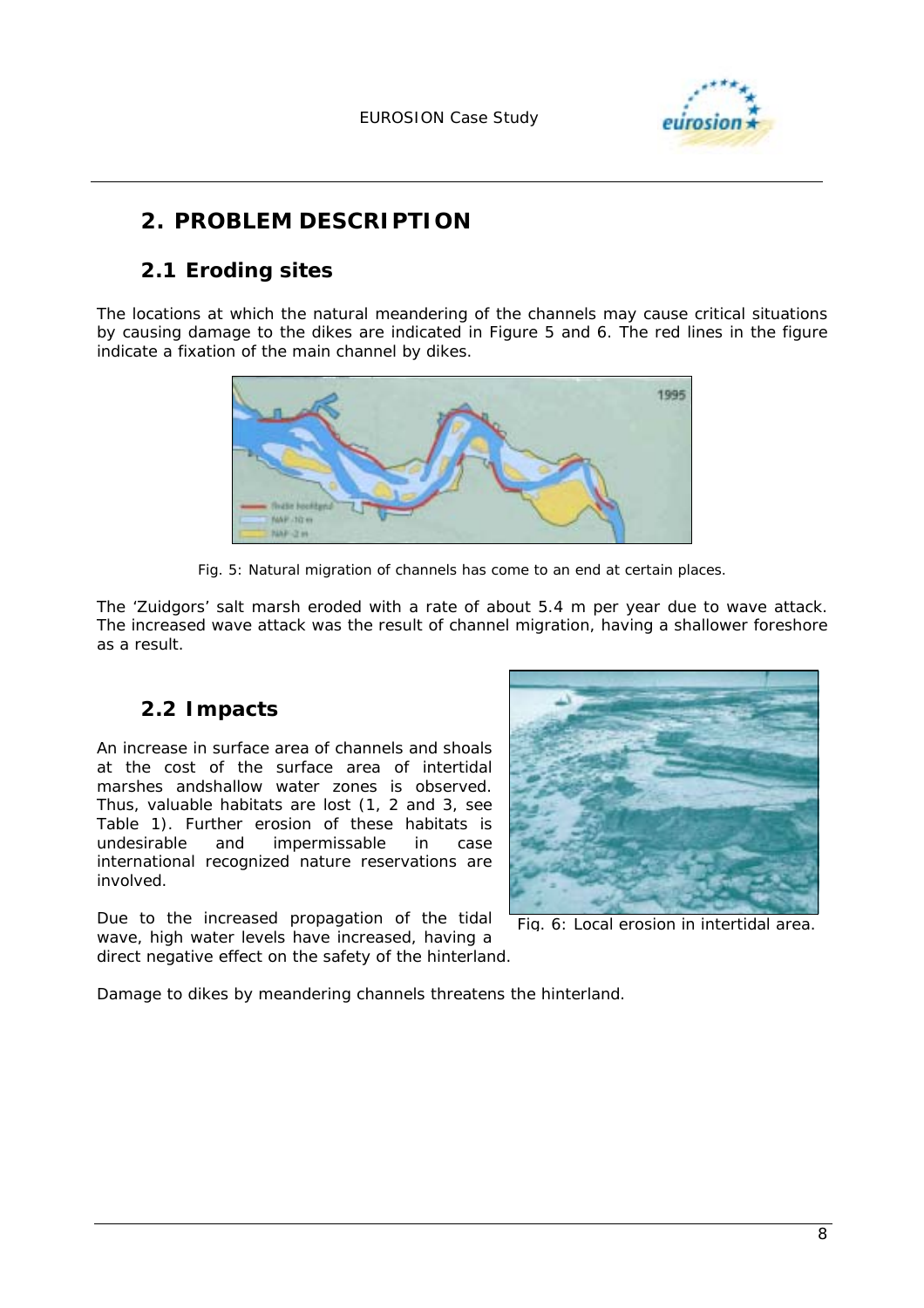

## **3. SOLUTIONS/MEASURES**

## **3.1 Policy options**

No further retreat of the coastline near sea-dikes can be accepted (see Figure 5). The policy option is to hold the line at these locations.

At other locations, an attempt is made for the rehabilitation of intertidal salt marshes. Here, plans have been developed for the construction of small piers, with the purpose of creating protected areas where sedimentation of fine sediment is stimulated. Here, a 'move seaward' strategy is adopted (see Figure 7).

## **3.2 Strategy**



At present a different dredging and dumping strategy is proposed to prevent a further reduction of valuable habitats Formally, this is arranged in licenses by setting maximum quantities for dumping sediment in the eastern part of the estuary.

At locations, where a further migration of the channels may cause undesired effects, such as erosion of dike toes or intertidal salt marshes, revetments are constructed. Since migrating channels are characteristic for the natural dynamical behaviour of an estuary, it can be argued that these revetments cause a less 'natural' behaviour of the estuary.

*Fig. 7: dike at Western Scheldt* 

The increased propagation of the tidal wave has led to increased high water levels. The dikes are raised to ensure the safety of the hinterland.

Summarising, the strategy consists preferable of soft measures. Locally, hard measures are adopted, if required.

## **3.3 Technical measures**

### **3.3.1 Historic measures**

In the Western Scheldt historic measures mainly consist of dikes (against flooding) and groynes (against erosion). Channel revetments is also a common measure against erosion. Dredging and dumping of sediments is a measure to ensure sufficient depth in the navigation channel.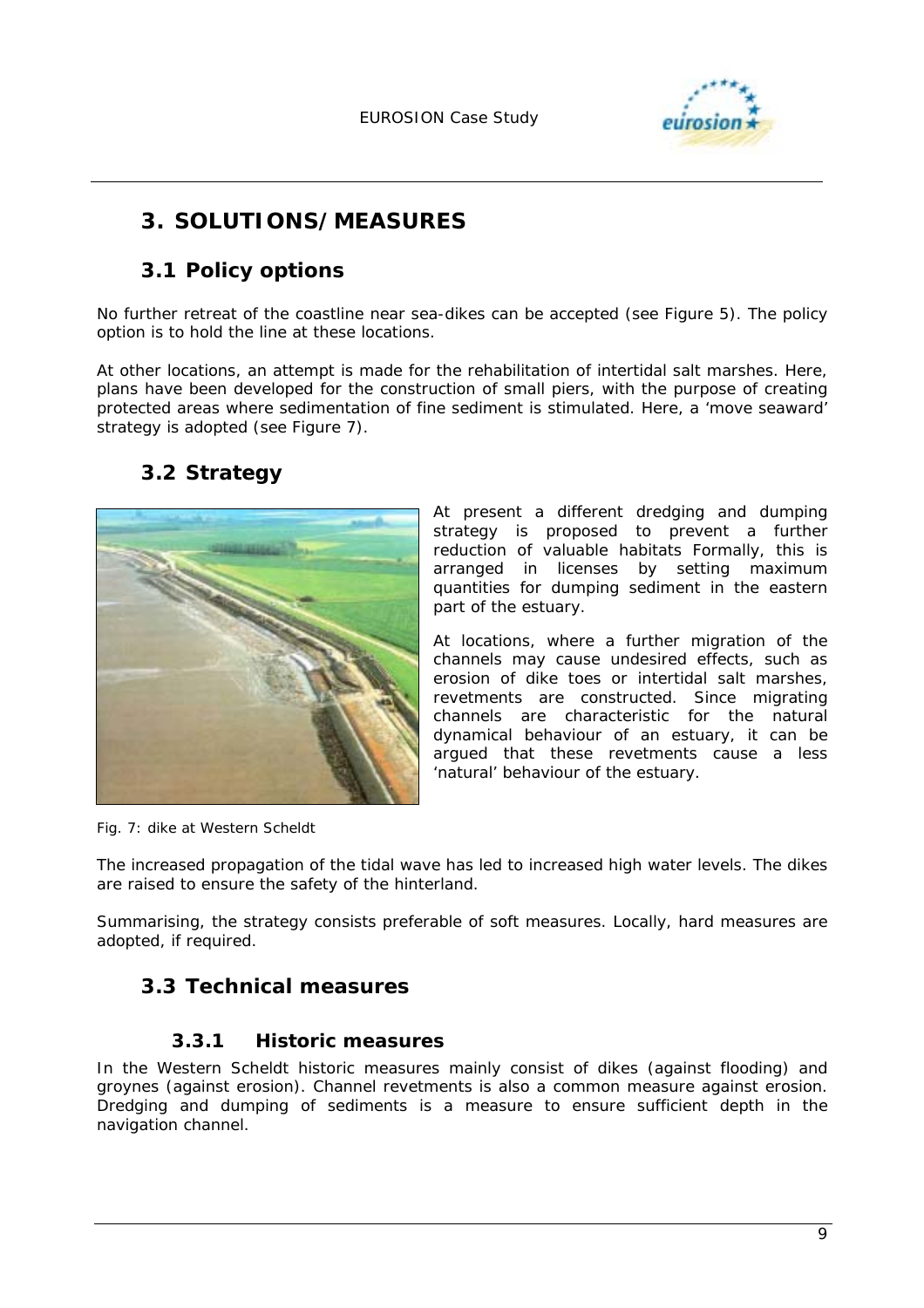

### **3.3.2 Type**

Basically, three types of measures are taken to cope with the erosion problem in the Western Scheldt.

1. Firstly, soft solutions are adopted to influence the large-scale morphology of the estuary and to counteract the undesired changes in the large-scale morphology.

The quantities of dredged material before and after the deepening of the navigation channel are given in Table 2.



*Fig. 8: Dredging (1-8) and dumping (9-21) locations in Western Scheldt.* 

*Table 2: Dredging quantities before ('86- '96) and after (estimated) deepening of the navigation channel in Mm3. The translation of 'drempel' is 'sill'.* 

|                           | before | after |
|---------------------------|--------|-------|
| 1. Drempel van Vlissingen |        |       |
| 2. Overloop van Hansweert | 0.8    | 1.2   |
| 3. Drempel van Hansweert  | 2.6    | 4.2   |
| 4. Wielingen              |        |       |
| 5. Drempel van Borssele   | 0.7    | 1.2   |
| 6. Drempel van Bath       | 1.4    | 2.2   |
| 7. Drempel van Valkenisse | 1.4    | 2.2   |
| 8. Drempel van Terneuzen  | 0.1    | 0.2   |
| other locations           | 1.7    | 2.8   |
| Гоtal                     |        | 14    |

2. Secondly, the eroded sites are protected by constructing channel revetments at various sites.

As a result of the deepening of the navigation channel, the current velocities in these channels are expected to increase. In order to prevent further migration of the channels and possible erosion of intertidal salt marshes, the embankment of the channels is protected by stone revetments at several locations.

At the start of the deepening of the sills (June 1997), a revetment near the 'Nauw van Bath' was constructed (2 km).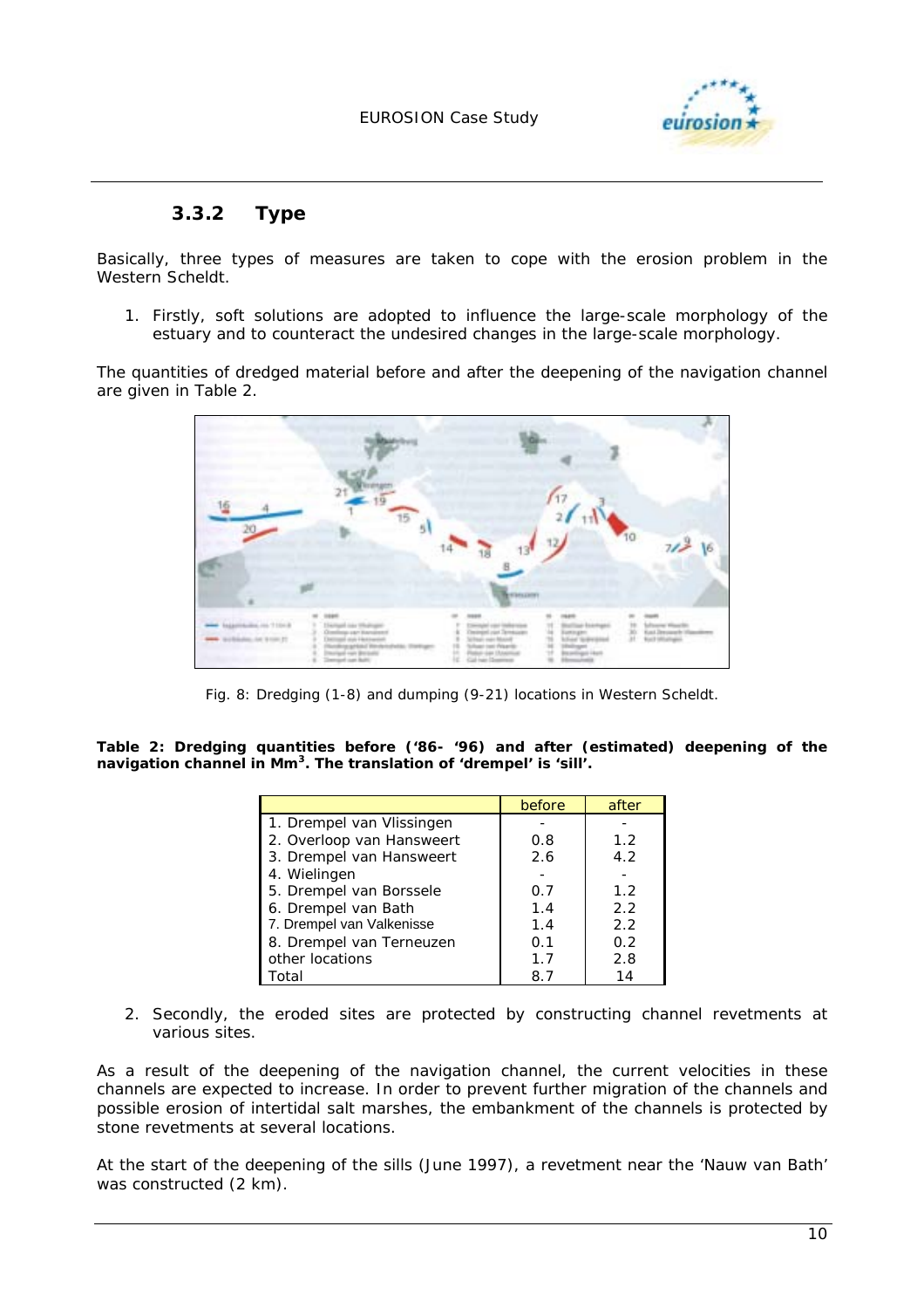

In 1998 a 3 km revetment at the 'Zuidergat' was constructed as well as a revetment of 600 m near Ossenisse. In 1999, a revetment at the southern part of the Platen van Hulst was constructed. In 2000, the eastern side of the 'Verdronken land van Saeftinghe' and in 2001 the 'Overloop van Valkenisse' were protected by revetments.

3. Thirdly, intertidal salt marshes are rehabilitated by constructing small piers (pile rows or stones) with the purpose of creating protected areas where sedimentation of fine sediment is stimulated (see Figure 9).

Recently, a project was defined for the protection of the intertidal salt marsh (about 100 ha.) near Waarde (see Figure 10).





*Fig. 9: Protection of eroding salt marsh near Waarde. Fig. 10: Pier protection of tidal area.* 

### **3.3.3 Costs**

The costs of the maintenance dredging are estimated to be in the order of 90 M€ (14 Mm<sup>3</sup> x 5€/ $m^3$ ).

The costs of the revetments are estimated to be in the order of 65 M $\epsilon$  (IMDC, 2000).

The costs of these protection works are estimated at  $\in$  2 M (NRC Handelsblad, 02.01.2003).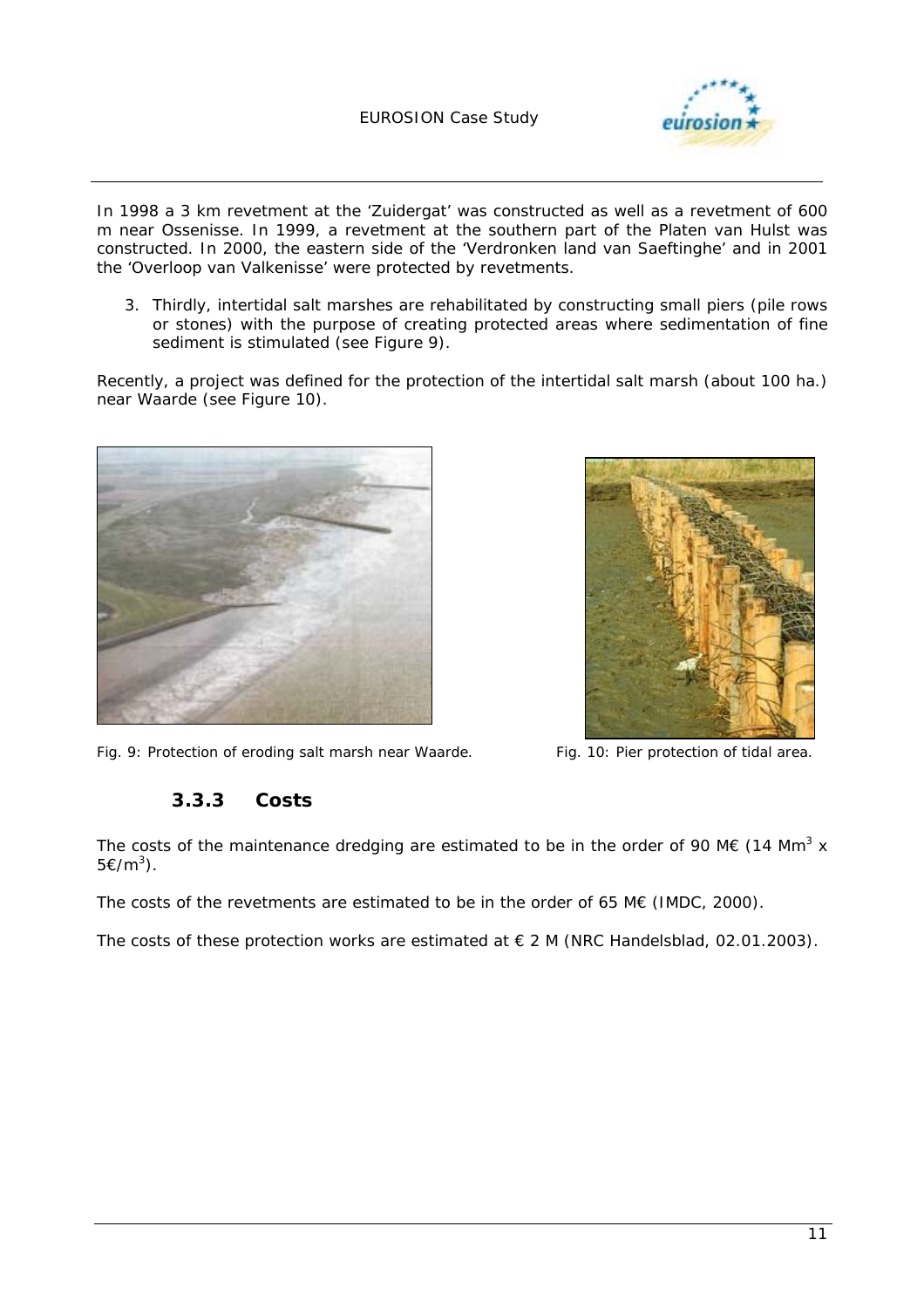

## **4. EFFECTS AND LESSONS LEARNT**

## **4.1 Effects related to erosion**

A recent evaluation (RIKZ, 2001) indicates that the present strategy of dumping more dredged sediment in the western part of the estuary does not seem to significantly alter the trends observed during the last decade. Whether or not the present strategy works, will have to be further evaluated in the future.

Some of the rehabilitation works for the intertidal salt marshes have been evaluated (Van Oevelen *et al.*, 2000). One of these projects was the protection of the 'Zuidgors' salt marsh by groins Further erosion was prevented and sedimentation was stimulatedThe protection works were finished in 1992. An evaluation (1997) showed that sedimentation took place between the groins and the erosion rate reduced from 5.4 m/year to 2.2 m per year.

The effects of the revetment near the 'Nauw van Bath' were monitored in 1997 and 1998, showing the channel did not further migrate inland. At the west side of the revetment an inland migration did not come to an end.

## **4.2 Effects related to socio-economic aspects**

he dredging is carried out with the purpose of maintaining a navigable depth in the ebb channels, in order to ensure the connection with the port of Antwerpen. From an economic point of view, this connection is of major importance for Belgium.

Erosion has negatively affected the area of available intertidal areas, which provide a habitat for many different birds and plants.

In order to reduce the increased water levels in the estuary, the option 'managed realignment' was considered locally. However, the public opinion strongly rejected this option. This strong rejection is related to the flooding that occurred in 1953. In that year, 1836 people died. Since then, a large number of measures (storm surge barrier, dike raising) have been taken to reduce the risk against flooding and 'giving back land to the sea' is out of discussion.

## **4.3 Effects in neighbouring regions**

The enhanced propagation of the tidal wave has caused higher water levels along the Scheldt estuary, up to Belgium. In Belgium, measures are being taken for the protection against the increased water levels. These measures consist of raising seadikes and possibly the construction of a storm surge barrier downstream of Antwerpen.

## **4.4 Relation with a ICZM**

Integrated coastal zone management aspect plays an important role in the Western Scheldt. Although the ecological value of the estuary is acknowledged, it seems that the economical function of the port of Antwerp is leading in the development of the estuary. The dredging and dumping activities, required to maintain the shipping channel, is believed to be one of the reasons for the loss of habitats. According to European regulations, compensation of these negative effects is required.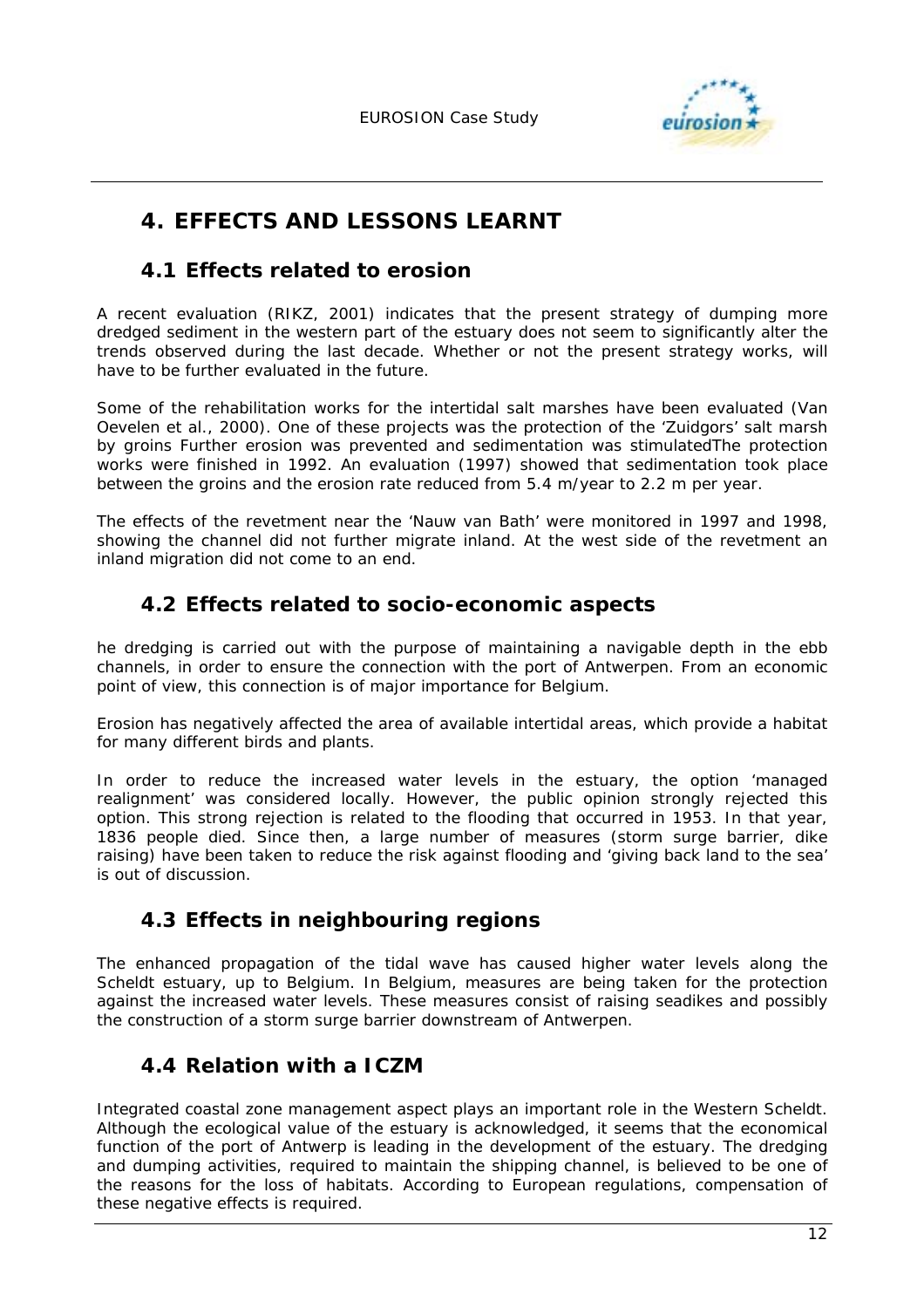

Summarising, three issues can be distinguished which are of importance. First of all, the safety of the hinterland is a condition that has to be met. Second, the shipping/transport function of the Western Scheldt plays a dominant role in the estuary. Finally, the ecological function is a major issue in the Western Scheldt.

## **4.5 Conclusions**

#### **Effectiveness**

Besides the safety of the hinterland, the leading factor in the further development of the Scheldt estuary seems to be the transport function of the estuary towards the port of Antwerp. The ecological value of the area is acknowledged but is minor compared to the transport function. However, the negative effects on ecology like the loss of intertidal habitats due to dredging and dumping do have to be compensated.

Whether or not the proposed strategy of concentrating the dumping of sediment in the western part of the estuary works will have to be evaluated in the future. Some of the rehabilitation works for the intertidal salt marshes have been evaluated. This kind of projects seems to be able to prevent further erosion and sometimes even stimulate sedimentation.

In the future, the effects of the possible deepening of the channel and the effects of relative sea level rise will be the main causes for an increase in erosion.

#### **Possible undesirable effects**

Until now, no negative effects of the proposed dredging/dumping strategy are experienced. As a result of the revetments, locally the migration of the channels is stopped, causing a less 'natural' behaviour of the estuary.

#### **Gaps in information**

The effects of the proposed dumping/dredging strategy require further monitoring of the morphology and hydraulics of the estuary. Furthermore the response of the estuary to relative sea level rise is uncertain.